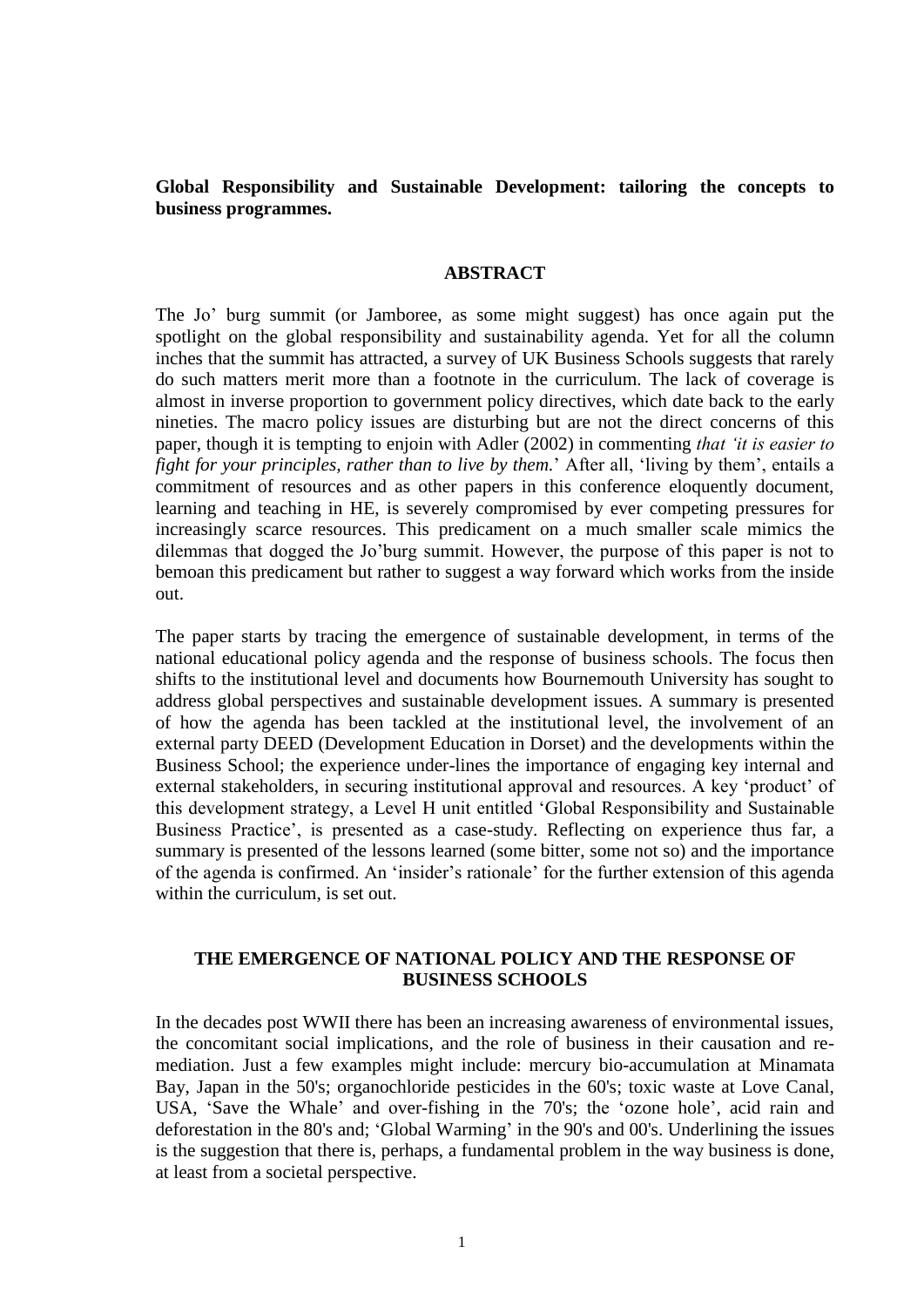In 1987, the World Commission on Environment and Development, commonly referred to as the Brundtland Commission, published *Our Common Future*. Much of the report focused on issues of population, food security, loss of biodiversity, energy, industry, and human settlements, emphasising that these issues are intertwined and must be addressed holistically, as an integrated global strategy.

The term *sustainable development* was coined by the Brundtland Commission report, and defined as "*development that meets the needs of the present without compromising the ability of future generations to meet their own needs*."

To achieve the recommendations considered necessary to preserve and restore the environment of our planet, the Commission recommended the development of a United Nations program on sustainable development. The discussions and recommendations that emanated from the Commission provided the central impetus for the organisation of the United Nations' Conference on Environment and Development (UNCED), held in Rio de Janeiro, Brazil, in June 1992. At this conference, debate focused on significant world environmental and development issues such as climate change, biodiversity, desertification, and sustainability. 'Agenda 21', with its central mantra of "think globally act locally", emerged from this conference as the new mind set, for an environmentally sustainable future.

In the UK, the Government's Sustainable Education Panel was set up in 1998, as a response to the Government's Environmental Responsibility Review Report (Environmental Responsibility: an Agenda for Further and Higher Education, Toyne, 1993), to enable the implementation of the following recommendations:

'That

 *Enabling responsible citizenship be recognised as core business of (all) learning institutions and a legitimate purpose of lifetime learning*

 *All FE/HE institutions should have developed the capacity (to provide all students with the opportunity to develop defined levels of competence relating to responsible global citizenship)*

 *All those responsible for defining national standards relating to professional practice should ensure that their standards make appropriate reference to sustainable development issues*.'

The Toyne Report, albeit from a largely environmental and ecological perspective, established the national agenda for environmental education but provided little clarification of what 'global citizenship' entails (Dower et al 1999). Ali Khan (in her follow up to Toyne, 1996) added further impetus to the agenda and proffered 'core themes' that should be part of the 'learning agenda for responsible global citizenship' in FHE. She suggested that learning for sustainability and responsible citizenship should include: sustainable development seen as a 'cornerstone' of learning for global citizenship; a holistic viewing and systems thinking; an interdisciplinary perspective combining natural and social science; responsible citizenship developed through experience of community;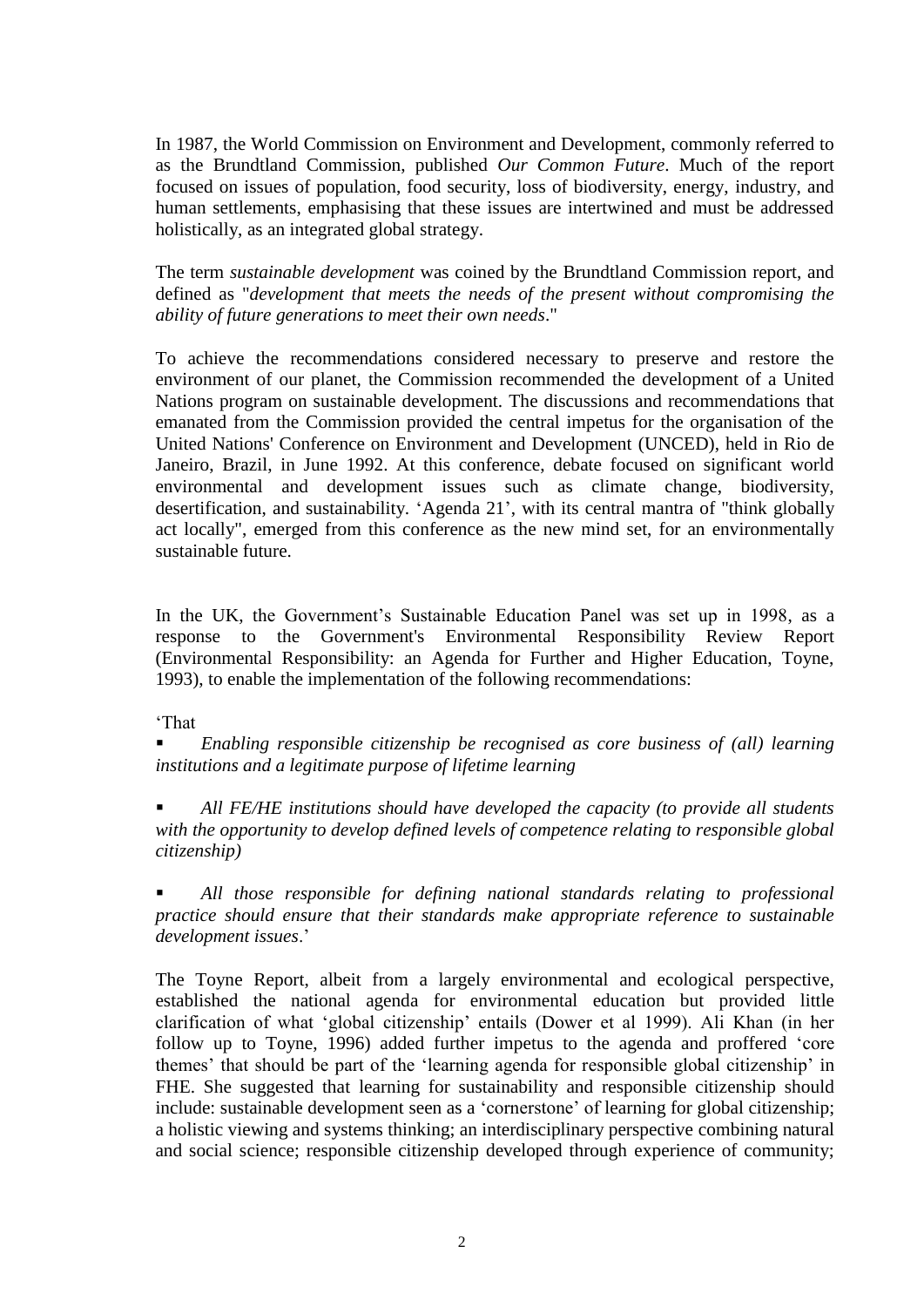and understanding of the management of change (precautionary principle, futures thinking, commitment to lifelong learning).

Subsequently, Forum to the Future, a member organisation/thinktank of the Educational Panel (working in the field of sustainable development facilitation) was commissioned to undertake the 'HE 21 Project' (1998) as part of the Panel's work programme. Three key subject areas were identified: Business, Design and Education.

A survey of 104 business schools was conducted, to evaluate the state of sustainable development education in business programmes. Of the 30% of Schools responding, not one had specified a learning agenda relevant to the needs of students, which embraced the concepts and themes of sustainable development. While some business curricula included some elements, the results of the survey demonstrated that coverage was limited. The respondents revealed that the main barriers to development were cited as 'lack of time' (and linked to that a perception that the issues were of marginal importance) and 'lack of staff expertise'. Some respondents suggested that the terminology associated with the concepts was unfamiliar and confusing.

The Secretary of State for Education, in response, emphasised the centrality of the government's 'citizenship' agenda suggesting that '*business educators can do more*'. The support of organisations such as BAA, B&Q, J.Sainsbury, London Transport and many others was sought to back the initiative. In all, over thirty companies signed a statement that asked for '*a higher priority to be made of sustainable development education, in all UK business schools/Higher education business departments*'. Theses organisations emphasised that Business Schools must '*play their part'* in helping students acquire that *'crucial knowledge and aptitude*'. The paper, 'A Sustainable Development Education: Business Specification', was published by the HE21 project, on behalf of the DETR (Department for Environment, Transport and Regions), to facilitate Business Schools engagement.

It is now almost ten years since Toyne. How many business schools recognise citizenship and sustainable development as 'core' business? Experience suggests that little has changed across the sector and very few business schools have taken these issues seriously.

And yet what is clear from the Johannesburg Earth Summit, 2002, is that globalisation, with the increasing prevalence of the 'liberal capitalist' consumerist system, and an emphasis on 'small government' and self-regulation, means that business is central to delivering sustainability. But how many business managers fully comprehend the issues and have the skills and willingness to take action? Many businesses continue to view sustainable development and social responsibility as a cost rather than a strategic objective (despite examples of successful companies such as such as IKEA). Is it any wonder when the business and management curricula are largely silent on such critical matters?

This paper presents a case for why global responsibility and sustainable development should be an important part of business and management education. The paper then provides a case study that sets out the developments at Bournemouth University and in particular, how the Business School has embraced the agenda to develop the learning and teaching experience of students. The School curriculum has been developed to encompass issues of citizenship, global citizenship and sustainability. The HE 21 Project has informed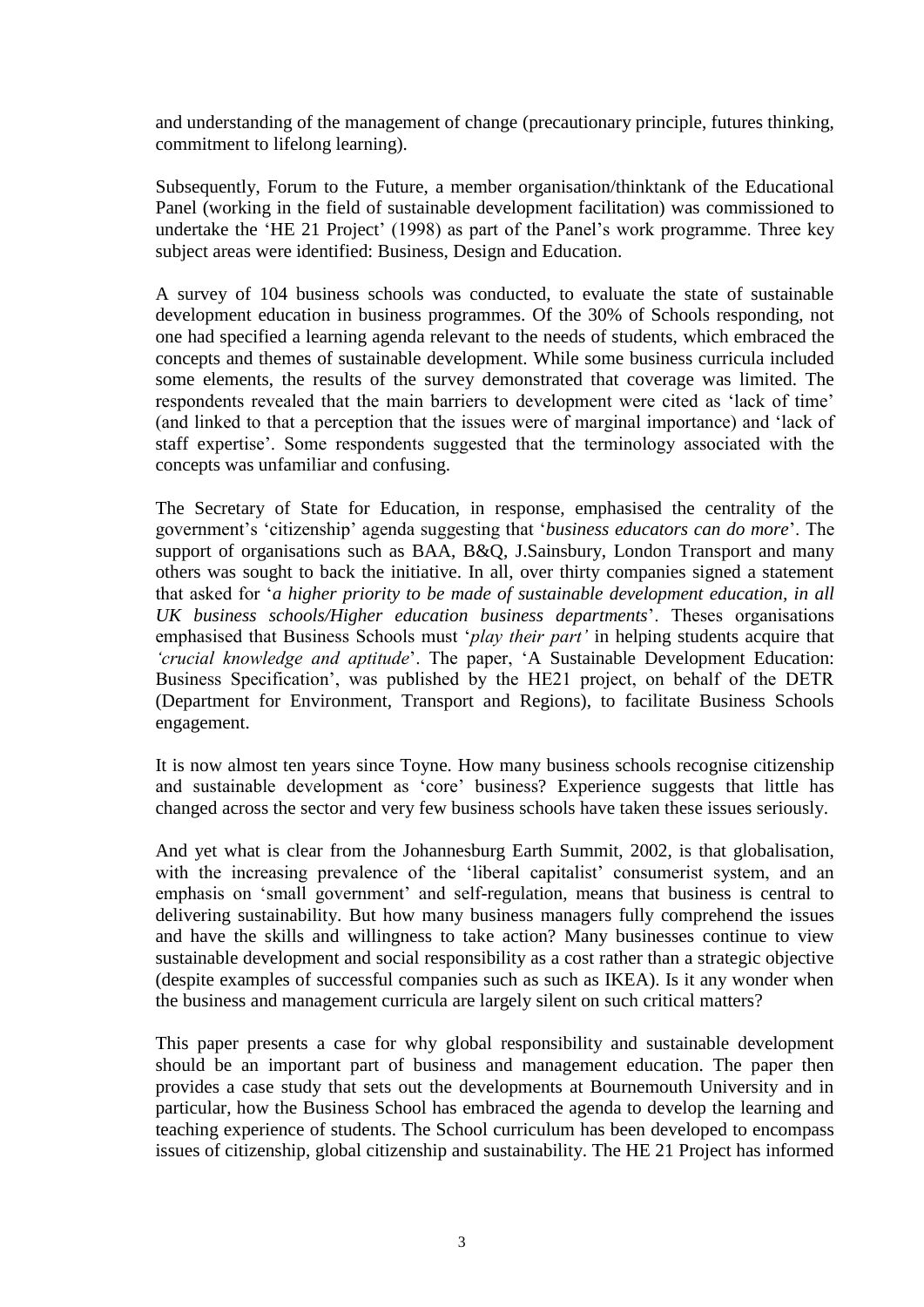specifically, the development of a Level H, on-line unit, titled 'Global Responsibility and Sustainable Business Practice'.

The paper then identifies both factors that have been instrumental in the success of the project and the potential constraints and barriers that need to be addressed, if the agenda is to move forward.

In conclusion the paper reinforces the rationale for the implementation of the HE 21 Project. It is suggested that the agenda will not move forward without project champions, resources and time, to think through the issues and develop staff. Opportunities to work with colleagues in Development Education also provide for different perspectives to be considered. It is suggested that innovation is predicated on 'pump-priming', and is always in danger of being 'squeezed out' by the demands of an entrenched curriculum.

### **WHY DO THIS?**

It would seem important before proceeding further to ask the question, why do this? Do we not face enough pressures already within higher education (HE) delivering the curriculum? Are there not sufficient challenges associated with a mass system, widening participation, QAA bureaucracy, professional accreditation etc. to occupy our time? The list is endless. It might be argued that the compliance framework in which we now operate results in a more instrumental attitude and that for many staff, surviving HE leaves little time and energy, to care about the role that HE might play in educating future generations, in the wider sense. So why should we encourage staff to think otherwise?

Perhaps a useful starting point for reflection starts with the words of Oxfam:

'*Young people today will grow up to be citizens in a world which holds enormous potential either for eradicating absolute poverty and creating an equitable and sustainable world, or for increasing inequality between the rich and the poor with the consequent social insecurity and ecological disintegration*' (Oxfam, 1997 p2). Oxfam goes on to say that education that includes a focus on equity and social justice '*with the development of the global Citizen at its heart, is the key to a sustainable future*.'

Powerful stuff, but how do we persuade our beleaguered colleagues? In the course of our deliberations we identified five rationales.

### **Enlightened self-interest**

We could argue from an 'enlightened self-interest' or utilitarian perspective, that we stand to gain. This operates on two levels. The fact that we all live in the 'global' environment is uncontested, and thus, a potential Hardinesque Tragic Common (Hardin, 1968). If our students are better prepared to address the issues then we can sit back hoping that they will exercise good stewardship. At another level encouraging students to appreciate diversity, become more aware of ethical dilemmas and act as more socially responsible citizens enhances the learning and teaching environment. This, in turn, is good PR and makes the University more attractive to international students. It also improves the perception of the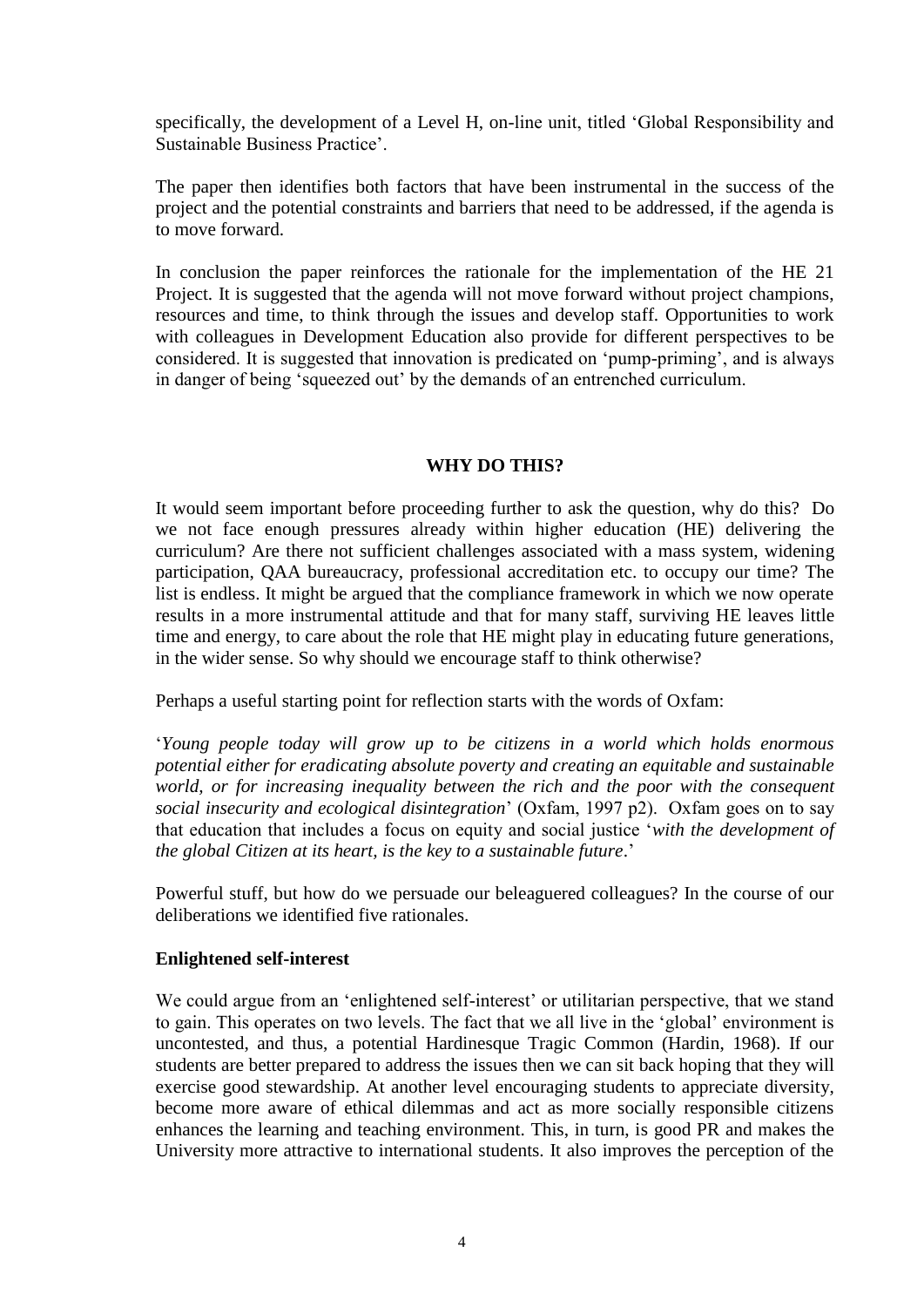University within the local community (where thinking global, results in action at a local level).

## **Moral**

We might also argue on moral grounds, that education that fails to take account of our global inter-dependence fails to give students a fully rounded understanding of whatever subject they are studying. This is perhaps confusing the 'moral' argument with the educational but it is not the intention to open up the problematic debate about morality and 'moral duty', in the personal sense.

### **Educational principles**

Sustainable business development requires individuals to challenge assumptions and ways of working; to take a polycentric view of subjects; to critique orthodoxy and to develop more integrated and creative ways of working. These qualities would seem to match the view of education as a transforming experience, which writers such as Mezirow (1997) and Barnett (2000) suggest, are critical to learning and teaching in the  $21<sup>st</sup>$  century.

### **The role of education in a democratic society**

'Any democratic society worthy of the name must ensure that its citizens have the intellectual tools and cultural space to meaningfully interrogate the validity claims of powerful individuals and institutions' (Blewitt 2002).

It could be argued that the very role of HE is to develop students who interrogate conventional wisdom. Can educators claim to have fulfilled this function if they do not address the global issues?

### **Business principles**

From a business and management education perspective, it could also be argued that failing to address the global perspectives and the ethical dilemmas that are intrinsically tied with business management and sustainable development, means that business students are presented with an impoverished knowledge base and skill set. It could be argued that the 'traditional' curriculum does not prepare students to handle super-complexity (Barnett 2000), and that students generally, lack the transferable skills required to resolve ethical dilemmas. Many business programmes leave them with a limited appreciation of cultural diversity, a limited understanding of the political implications of globalisation, and an inability to challenge 'the west is best', and 'globalisation is neutral', assumptions.

### **Responsive business criticism**

One might argue, more controversially, that part of the reason why we face such social insecurity and ecological disintegration is because business schools and other educators have failed in their responsibility to address such issues. It is instructive in this regard to note the comments of a North American colleague (following discussion by the Critical Management Studies Interest Group), in the wake of Enron and corporate scandals. Paul Adler (2002) reflects on the seriousness of the issues and urges business schools to engage in 'critical self-reflection'.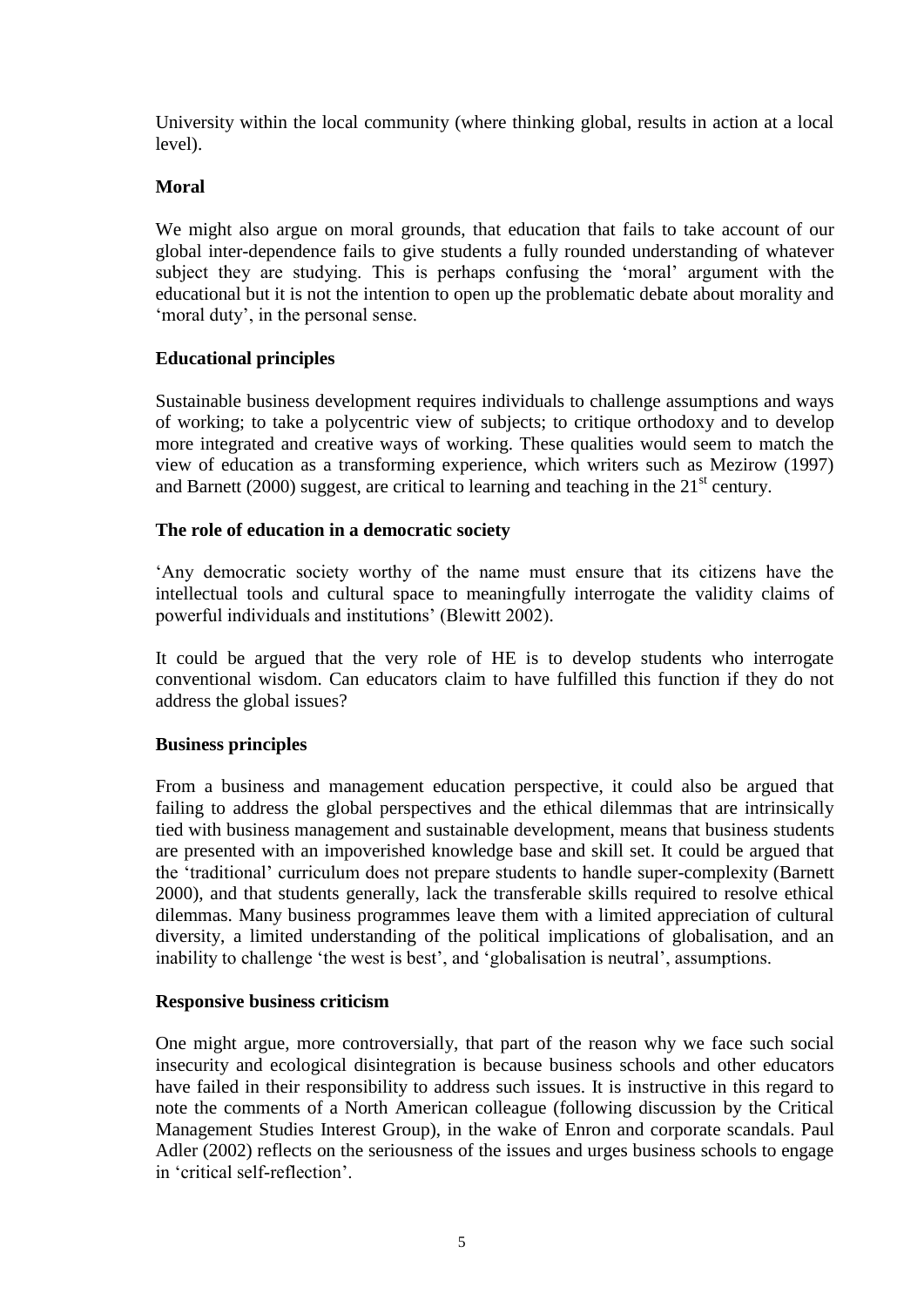It is suggested that schools need to review their approach to ensure that ethical behaviour is encouraged. The theories business schools 'propagate' need to be challenged to ensure that they are '*defensible in the light of recent events*'.

Academics should ask themselves whether their classrooms have become '*pulpits for the ideological celebration of the invisible hand of the market*', where government regulation is perceived as unwelcome and even an '*intrusion into the world of business*'.

We must also ask: "*Are we fulfilling our highest mission in helping our students acquire the skills needed to participate in on-going debates on the direction of our society?*"

This 'call' for '*reflection on business schools' policies*', (Adler 2002) seems particularly appropriate in the light of this project.

The next section describes Bournemouth University's response to 'global perspectives' at the institutional level, before focusing on the work that has taken place within the Business School.

### **WHAT HAVE WE DONE AT BOURNEMOUTH UNIVERSITY?**

The 'trigger' for developments at Bournemouth, was the initiation of a two-year funded DFID (Department for International Development) 'mini-project' in 1998, called 'University Links'. A relationship was established with DEED (Development Education in East Dorset), with the aim of exploring the potential for Global Perspectives across the University.

Staff and student volunteers, with an interest in 'global' issues, met regularly with DEED staff and formed the 'GPN' (Global Perspectives Network). The process of raising awareness of global issues, citizenship and sustainability concepts began. By 1999, the group had formulated a document 'A Global Vision for Bournemouth University' and a plan for engaging the recognition and commitment of the wider University. As part of the strategy, it was determined as vitally important to secure commitment through the formal committee structures, to get senior management buy-in, as well as staff and students on side. Fortunately two of the 'volunteers' were already on several committees so facilitated this; representation was also made to the Office of the Vice Chancellor. The 'Global Vision' document passed through the committee structure and found its way to Senate. It secured the approval of Senate, with the recommendation that all Schools within the University should consider how the issues raised in the document could be addressed in curriculum design.

The reactions to the document were mixed. Some Schools were very enthusiastic; others less so; some staff welcomed the opportunity to debate the wider issues; other staff were uncomfortable with the debate about 'values' and thought it was not the business of HE; others suggested that 'teaching a capitalist approach ensured students survived in the job market!' The 'International Office' was particularly supportive however, were reminded that the agenda was not just about improving the environment for overseas students, albeit that this was important. As most staff in the sector are under pressure most of the time, it was not surprising that immediate change was not achieved. There were pockets of activity but nothing radical.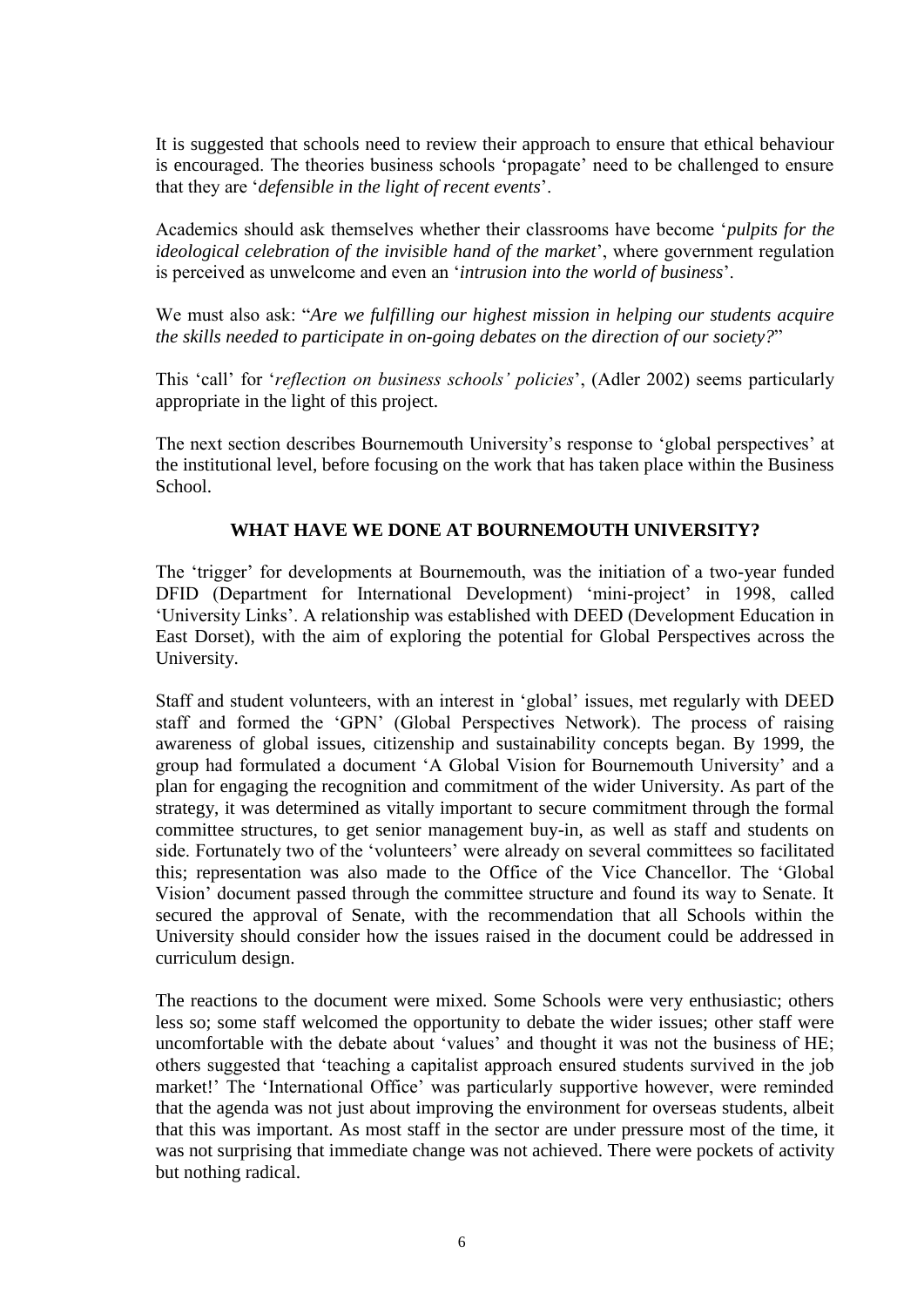The 'Network' continued to seek opportunities to move the agendas forward and to raise awareness. Staff development activities and workshops addressed such issues as 'Supporting UK and Overseas' students in a multi-cultured University' and 'Global Perspectives and the Curriculum'. A unit was also developed for the MA Professional Development programme. Progress was disappointingly slow, in part because the 'volunteers' were dispersed across the University and largely, because the only resource available was their time. Securing funding was seen as critical and the group deployed considerable effort at the end of 1999, into completing a DFID 'matched funding' bid to set up a Global Perspectives Unit within the university. Unfortunately, while the 'strength of the proposal' was commended, DFID responded that its priorities were the '*5-18 age range and teacher training, though there may be important opportunities in...higher education'*.

It would have been easy at that point to go no further. A handful of volunteers continued, with the Business School providing a leading role, driving the agenda forward and leading a funding bid to the DEA (Development Education Association). Only four universities were selected to take part in the 'DEA Global Perspectives in Higher Education Project' launched in 2000; Bournemouth University was one of them. Unfortunately there was no correlation between the complexity of the bid requirements and the funding however in completing the application, information had to be provided on some of the University's own 'sustainable/environmental policies' and this in itself, acted as a trigger for development. The University also became a member of the DEA. An internal bid (Learning and Teaching Development Initiative Funding) was also successful and this enhanced the viability of the project.

Attracting the DEA funding, albeit modest, was a critical success factor and the external trigger for change. Last year the group made further representation to members of the Office of the Vice Chancellor. Global issues have now been incorporated into the University's Strategic Plan and the PVC (Academic) agreed to take over the chair of GPN. The Network has now been formally recognised as the University's 'Global Perspectives Group' and reports into the University's Learning and Teaching Committee. All Heads of Learning and Teaching were asked to provide a report on how their School has responded to the 'Global Vision' document. Formal links have also been made with the 'Energy Group', the 'International Office', the 'Equal Opportunity and Diversity' agenda and the 'Widening Participation Group'.

### **HOW HAVE WE DEVELOPED THE CURRICULA WITHIN THE BUSINESS SCHOOL?**

The Business School Executive responded positively to the ideas expressed in the 'Global Vision' document and the paper was referred to the School Committee for debate. The Committee needed very little convincing that it would be an excellent idea to embrace some of the concepts. It would improve the learning experience of both UK and International students (the student population represents over thirty countries). It would enhance the learning environment. It was part of educating 'critical beings' in the sense of Barnett (1997). It would also differentiate Bournemouth students and add to the School's growing reputation for innovation.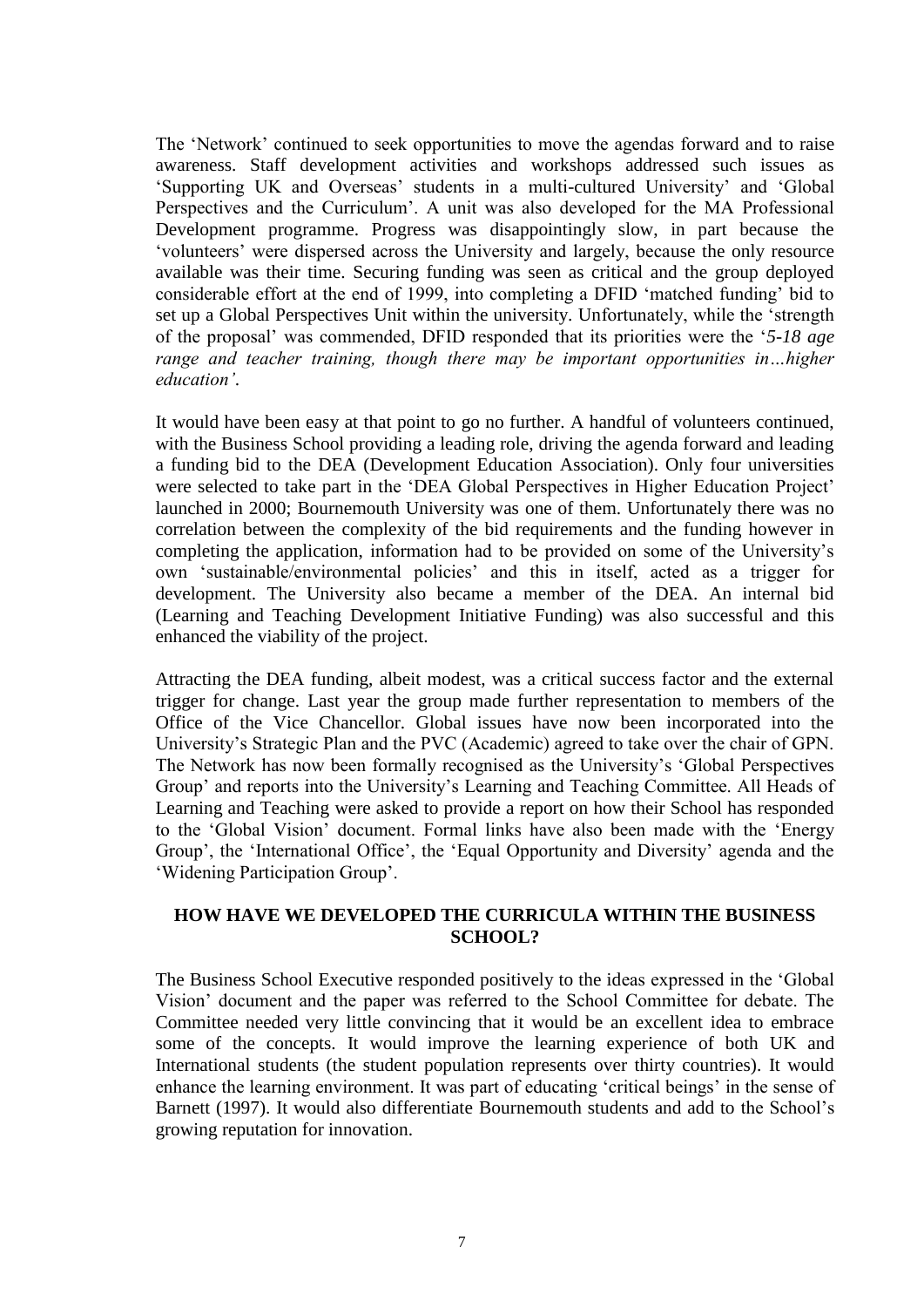Business School students secure employment across a range of industry sectors and professions, achieving positions of influence quite early in their careers. It therefore seemed logical, that if the curricula were to encompass more 'global citizen' ideology, then over time, there might be a possibility of affecting a degree of change in business practice. Perhaps all students might not embrace the issues and bring about 'transformation' in the 'emancipatory' sense but at least they would have had some grounding in the agenda, and an increased awareness of the consequences of personal and organisational decision making, on the global context.

The decision was made that the concept of educating 'global citizens' should be part of the philosophy of the School and that developing global perspectives should be part of the Learning and Teaching Strategy.

The School has pioneered the application of experiential and participative learning approaches. Action Learning and reflective practice have always been seen as important. This helped us to secure the DEA funding and meant that we already shared a common perspective with our new contacts working in development education, where their way of working matched the learning and teaching ethos of the School.

The curricula already included units such as 'International Awareness' (Level C), 'International Capability' (Level I) 'Management Ethics' (Level I) and an M Level unit, 'International Social Responsibility'. Reviewing the curricula revealed a gap at Level H and further work that could be undertaken to develop a coherent theme through the programmes. Our DEED colleague demonstrated 'Preferred Futures' (Hicks 1996) exercises and these became part of all students' first-year induction. (These are now being refined and will be part of Personal Development Portfolios). The DEA funding allowed us to critique the provision and seek further opportunities to broaden perspectives. It also allowed for the development of an 'on-line' Level H unit, 'Global Responsibility and Sustainable Business Practice'.

All first year students engage with Business Simulations to integrate core knowledge and skills. The activities they undertake were modified to shift the focus from setting up an enterprise for personal gain to working with voluntary organisations. The skills deployed are the same but the learning is enhanced to embrace the concept of local 'citizenship'. The emphasis has become more altruistic and allows for engagement with 'community'. The students have participated with enthusiasm. The learning experience will provide valuable CV and interview material. It has also enhanced the visibility of the School within the community.

The 'Adaptive Manager' core unit at Level H has also been developed to facilitate 'reflective learning' techniques and enhance students' abilities to manage ambiguity and uncertainty. The unit encourages students to challenge management orthodoxy, question their own values and explore the socio-political context.

As all programmes within the School were due for review to bring them in to line with the new Quality Framework and Subject Benchmark, the opportunity was presented to secure the DEED partner as a consultant, to critique the wider curricula. This involved meetings with Programme Leaders and reading and commenting on, all programme documentation. The importance of developing a common language was continually highlighted. The project has required careful facilitation to translate the University perspective for DEED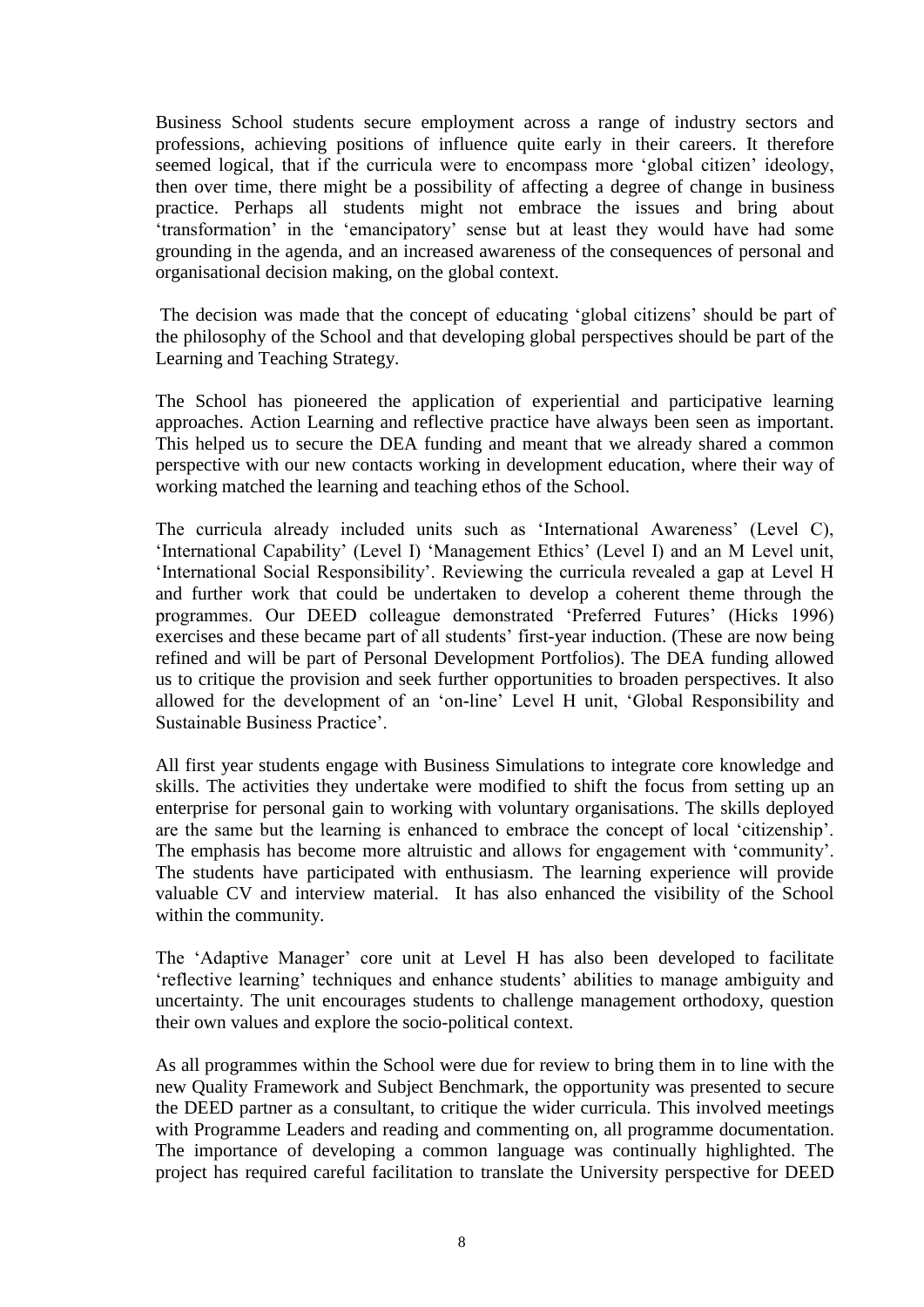and the DEED perspective to the academic team. Sensitivity is also important where group members have strong and sometimes conflicting, value sets. This can come to the fore when dealing with difficult concepts. Defining a 'global citizen' is essentially problematic and tied with values. In developing the curriculum, the view was adopted that students should explore for themselves the features of this problematic. The curriculum perspective is, after all, one that emphasises diversity of perspective and personal learning.

As a result of introducing a development education perspective, all students will now enjoy a wider learning experience. The 'global citizen theme' runs through all levels of the programme and the intention is to pick up the theme from the level of 'Records of Achievement', build on 'citizenship' concepts and develop it through to the final year. The unit that we have developed with the DEA funding is described in more detail below.

### **THE GLOBAL RESPONSIBILITY AND SUSTAINABLE BUSINESS PRACTICE 'UNIT'**

Part of the sprit of sustainable development and Agenda 21 is action. It was therefore decided that the unit should embrace both the theoretical concepts and sustainable business practice, pragmatically blending the 'experiential liberalism', 'experiential vocationalism' and 'critical' models of management education (Holman, 2000).

One of the outcomes of the HE21 project was a Business Specification for facilitating the design of business programmes (HE21, 1999). The design team reviewed the specification and despite the fact that it had been designed to be embedded within programmes as parts of units, it was felt that with minor alterations, it could form the basis and learning outcomes of a dedicated unit specification.

The HE21 specification covers both concepts and solutions by providing a set of learning outcomes, these learning outcomes and a desire to engender an ethos that sustainability is about action within one's own sphere of influence, suggested an active learning approach.

Units and programmes cannot be designed in isolation; the University's and concomitant school's strategic plans imparted additional agendas, especially as the unit was in receipt of modest development funding. As part of the funding was from the LTDI fund, the unit also had to be a 'learning and teaching exemplar'. The University's strategic plan stressed a number of applicable agendas: widening access and participation, flexibility and lifelong learning, and an emphasis on, delivery within a 'constrained resource base'. It was decided that a facilitated, asynchronous, student-centred online learning approach, would offer the greatest potential to meet strategic needs and offer a vehicle to enhance student learning.

'On-line delivery' would eventually enable the unit to be delivered to students from other parts of the world; a multi-cultural student group would provide a richer understanding of the diversity of perspectives and a wider base to de-construct global issues. Further, curriculum design is never value free; interaction with students and academics from other countries would allow for a 'reality check', on our own 'western – influenced' perspectives.

The pro's and con's of such approaches need to be carefully considered during the design phase. Experience within the school and elsewhere has shown that "content" driven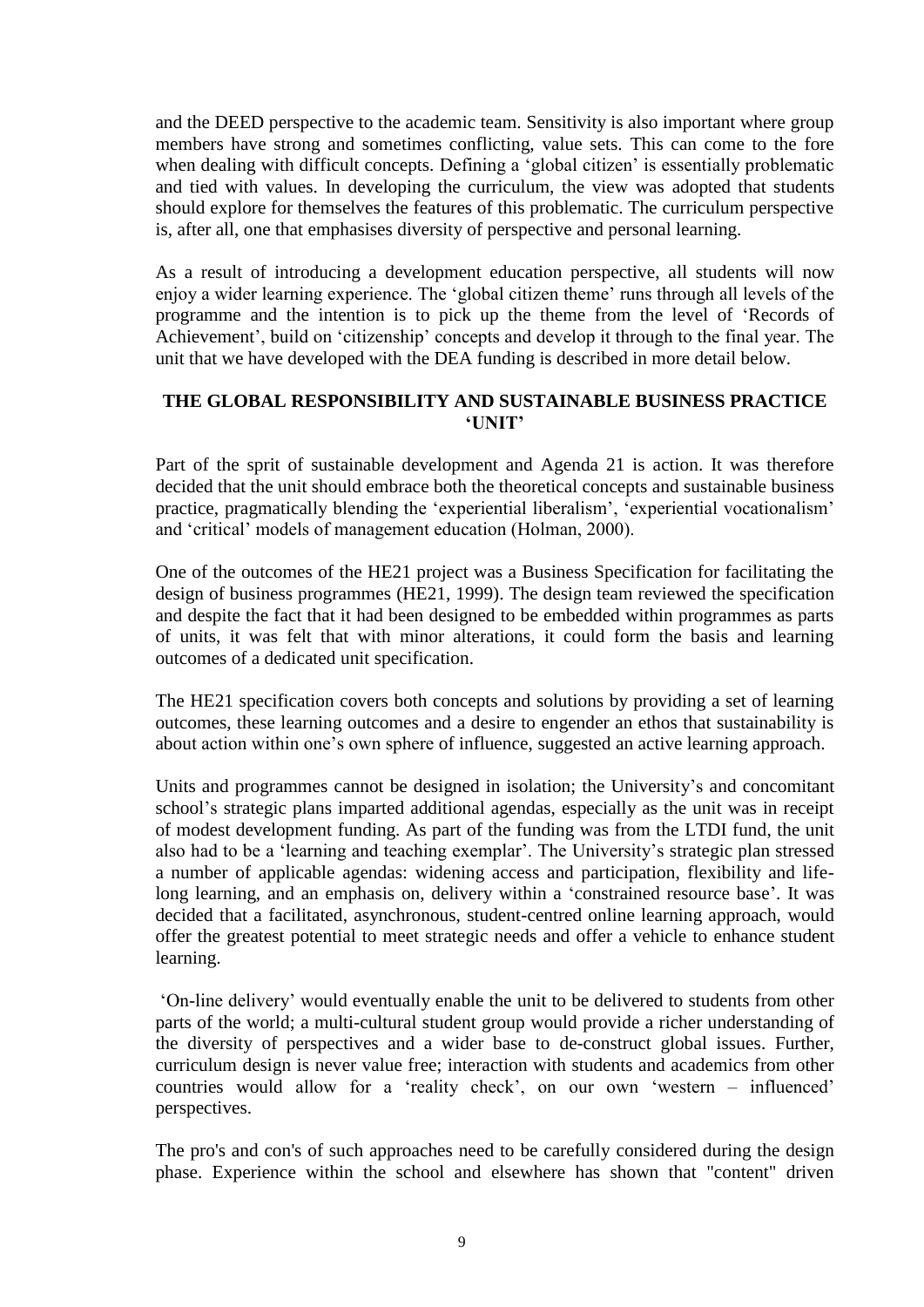multimedia type online is costly; has a limed shelf-life and is androgogically dubious, encouraging a reductionist, transmisive, passive, reproductive and shallow approach to learning. Conversely, the collaborative co-construction/deconstruction of knowledge from pre-existing materials, be they textbooks, sets of readings or web resources, can engage students in deep, reflective learning that is both cost effective and self-rejuvenating (Salmon, 2000; Weller 2002).

A review of materials revealed many suitable resources to support the intended learning outcomes. Many organisations are promoting sustainability; much of this is online, and importantly from multiple perspectives, including resources from governments, global organisations (e.g. UN World Bank), regulatory quango's, NGO's, learned societies, companies, 'standards' organisations and business advisory services. Many of these sites were compiled into an online resource base and supplemented with selected readings forming a printed resource pack to provide material to support collaborative learning activities. Such mixed media approaches result in more efficient study logistics and are therefore preferred by students (Laurillard 2001).

A set of learning activities and assessment strategies were constructed around the learning outcomes. Early on it was decided that the unit should be assessed purely through coursework. This decision acknowledged that student-centred units can be study intensive and need a motivational driver. With a student body that can be outcomes orientated and pragmatic, extended coursework provides an additional engagement strategy.

Two sets of learning activities and assessments were designed to investigate the broad topics of sustainability concepts and solutions.

Sustainability concepts are explored through online pyramiding and concept mapping, investigating the relationship between business and sustainability. These 'e-tivities' (Salmon 2000) then inform a series of debates and discussions that develop the issues. The e-tivities are not assessed directly but inform an essay. This helps inhibit "competitive" discussion forum, posting behaviour. The marking criteria are carefully designed to foster good conferencing practice, by asking the student to demonstrate the extent to which their contributions have contributed to the online debate, that is, expanded or commented on the views of others.

Sustainability solutions are investigated through the online collaborative preparation of a group report and an individual learning journal.

A fictional case study has been developed that requires students to formulate a sustainability strategy for a small manufacturing company, after the introduction of a sustainability purchasing policy by one of the major customers. The learning journal requires students to reflect on their learning process and relate their learning to other units that they have studied.

### **WHAT HAVE WE LEARNED FROM DEVELOPING THE UNIT AND TRYING TO INCORPORATE GLOBAL PERSPECTIVES?**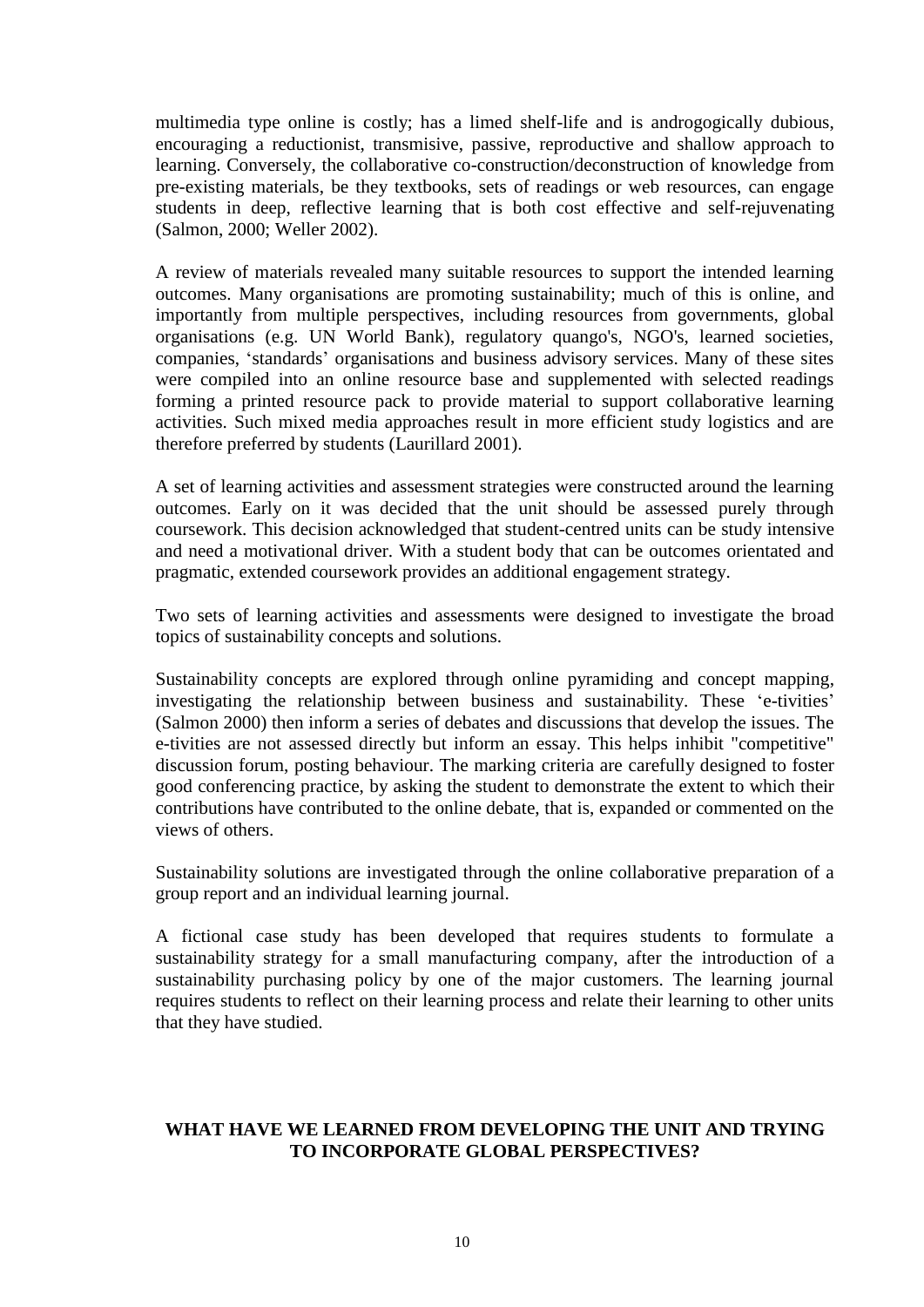It would be incorrect to say that as a result of the project we have a definitive sense of the terminology and all the issues. At times it has seemed that it is a case of, 'the more you know, and the less you understand'. We do however, have a stronger conviction that we are on the right track and that exploring these issues, while not always producing concise answers, is important. Reflection on the journey so far, allows us to identify those factors that have enabled development. It is tempting in reviewing experience to pull out the 'facilitators' and 'inhibitors'. What is however, quite clear is that the differences are not clear-cut. Indeed, we are more inclined to see some of these factors as having two faces and thus, presenting a paradox where a strength can also be a weakness.

### . **Facilitators**

**Project champions** – as with any innovation someone needs to have a belief that what you are doing is right, coupled with the energy to enthuse others and the capability to articulate the issues. Champions also need moral support when circumstances are difficult. Drawing together a group of staff who share interests is important and provides a forum for debate. It is helpful if champions are in a position to influence committees, and programme design teams.

 **Working in partnership** – this has been a learning experience and DEED and DEA have been a valuable source of information. External partners bring new perspectives and provide a new language. This allows the introduction of new rhetoric, where 'moving the language on', is such an important part of culture change. Working with DEED has demonstrated that while we do not always agree on what are the most important issues, we all feel strongly about the fundamental issues. Our partnership has highlighted the importance of giving time to the articulation and sharing of different perspectives. This has to be combined with a willingness to learn and to develop a discourse that will facilitate the adoption of the global perspectives and sustainability' agendas within a diverse community such as a University.

 **Funding –** it is difficult to say how far we would have got without funding. We had already achieved a considerable amount and would have continued our work without the DEA funding however, external funding, albeit a small amount, enhanced the status of the project. LTDIF funding allowed us to align our 'on-line development strategy' with this initiative and ensured that someone had time to develop the Level H unit.

**Timing-** as with any innovation the market has to be receptive. Certain events worked in favour of the development:

**Curriculum Review –** the 'quinnqennial review' of our undergraduate programmes provided an opportunity to make changes

**Subject benchmark-** the recently published 'benchmark' included, as one of the three purposes of General Business and Management programmes, 'enhancement of lifelong learning skills and personal development to contribute to society at large'. Also included, as part of a 'contemporary and pervasive issues', are 'sustainability, globalisation, business ethics values and norms'. This leant considerable support. It is after all, more difficult to argue against the benchmark.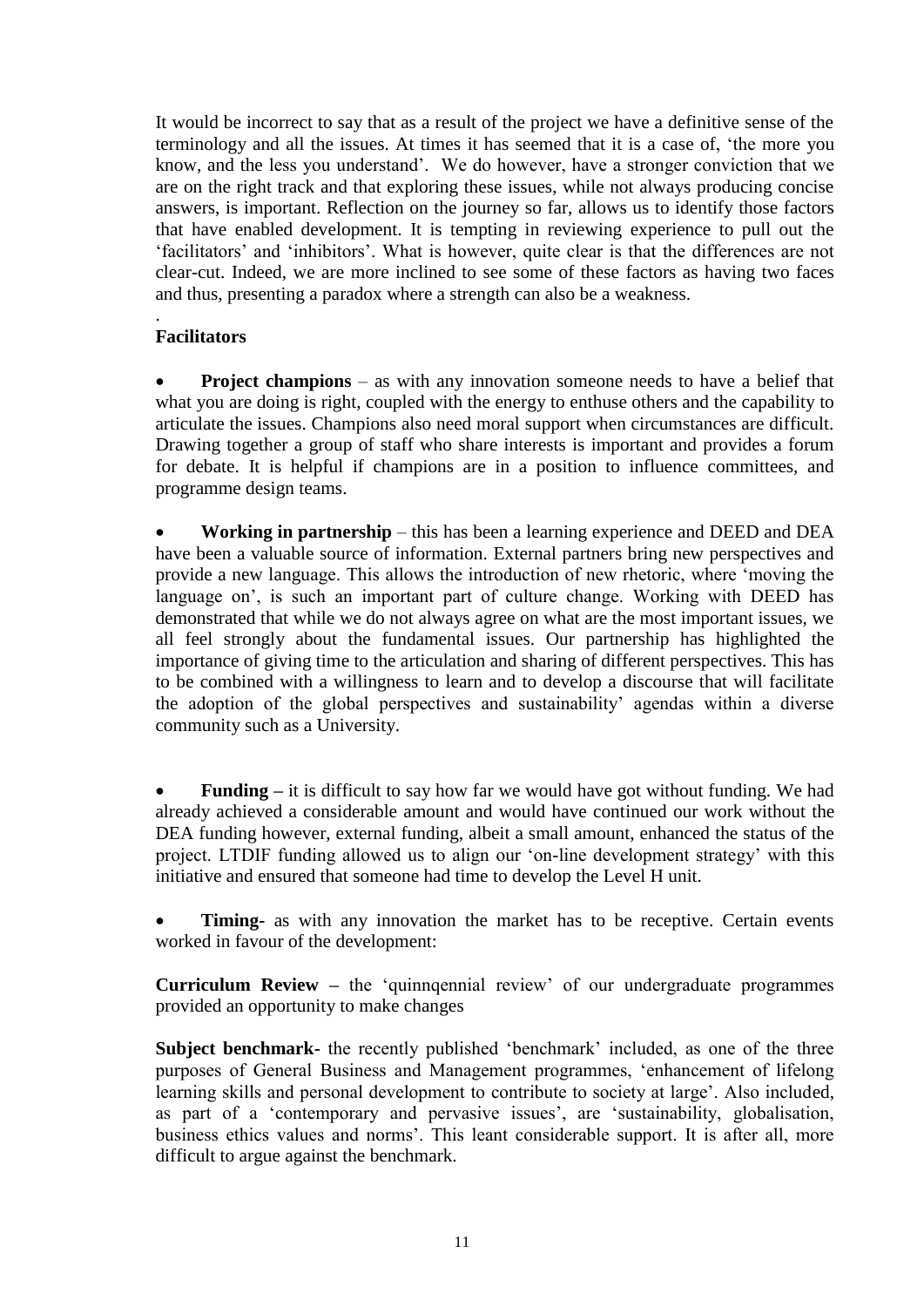**Media coverage** – most people are aware that the 'Citizenship Agenda' is to be implemented within Schools, this year. Media attention has focused on business ethics (post-Enron) and the 'west is best attitude' has come under question since events in the USA last September. There has been sufficient press attention to create a favourable climate for the development.

 **Support from Senior Management** – Members of OVC and the Head of the Business School have been supportive throughout. Working through the committee structure, making presentations to OVC and other 'working groups' has ensured wider commitment.

# **Problems/difficulties**

 **Project champions** – if project champions falter then there is the danger that the initiative loses momentum. 'Champions' have to guard against designing/developing units that no-one else can, or wants to deliver. A fine line has to be trod, to ensure that a perception of 'zealots' is not engendered.

 **Working in partnership-** while working with non-HE partners has benefits at times there were difficulties. Our partner did not always appreciate that the aims and objectives of a business programme had to be met and that learning outcomes had to be appropriate to level. Arriving at a 'shared view' was not always straight forward as:

**Perspectives on issues are emotive and vary-** the 'right' and 'wrong' or priority of issues can cause heated debate. Views also shift depending on the extent to which an issue has personal impact (the NIMBY syndrome)

**Labels and acronyms are problematic-** HE acronyms are baffling to an outsider. DEA terms were not always familiar. We had conflict at one stage over the label 'southern perspectives' and sometimes had to remind our partner that we had to address the requirements of a business programme.

**Different perspectives and pressures** – it is easy to forget that both parties have other agendas and different financial constraints. It was difficult for our partner to appreciate that programmes need to be coherent and are constrained by the programme aims and objectives

 **Entrenched view** – the biggest challenge was finding a gap in the curriculum, ensuring that the Level H unit appeared in early design diagrams and fighting to keep it there, as the various groups argued their corner. Everyone in HE will be familiar with the tussle of programme design and power processes at play. This is exacerbated when you have a non-modular scheme. Comments include: 'too much finance', 'too little finance', 'you have to have marketing at Level C', 'the HRM staff are taking over', and 'I need more time for my unit'. At one point it looked as if the unit would be written out or only available to a small group of students.

In response to a request to include broader perspectives in all units in the programme, some staff were reluctant. One strategic management lecturer suggested that '*business is cut-throat. We teach students how to shaft the competition. I can't deliver what I currently need to within the time available*'. Another comment was, '*students will be too nice. Its macho management that is important*'.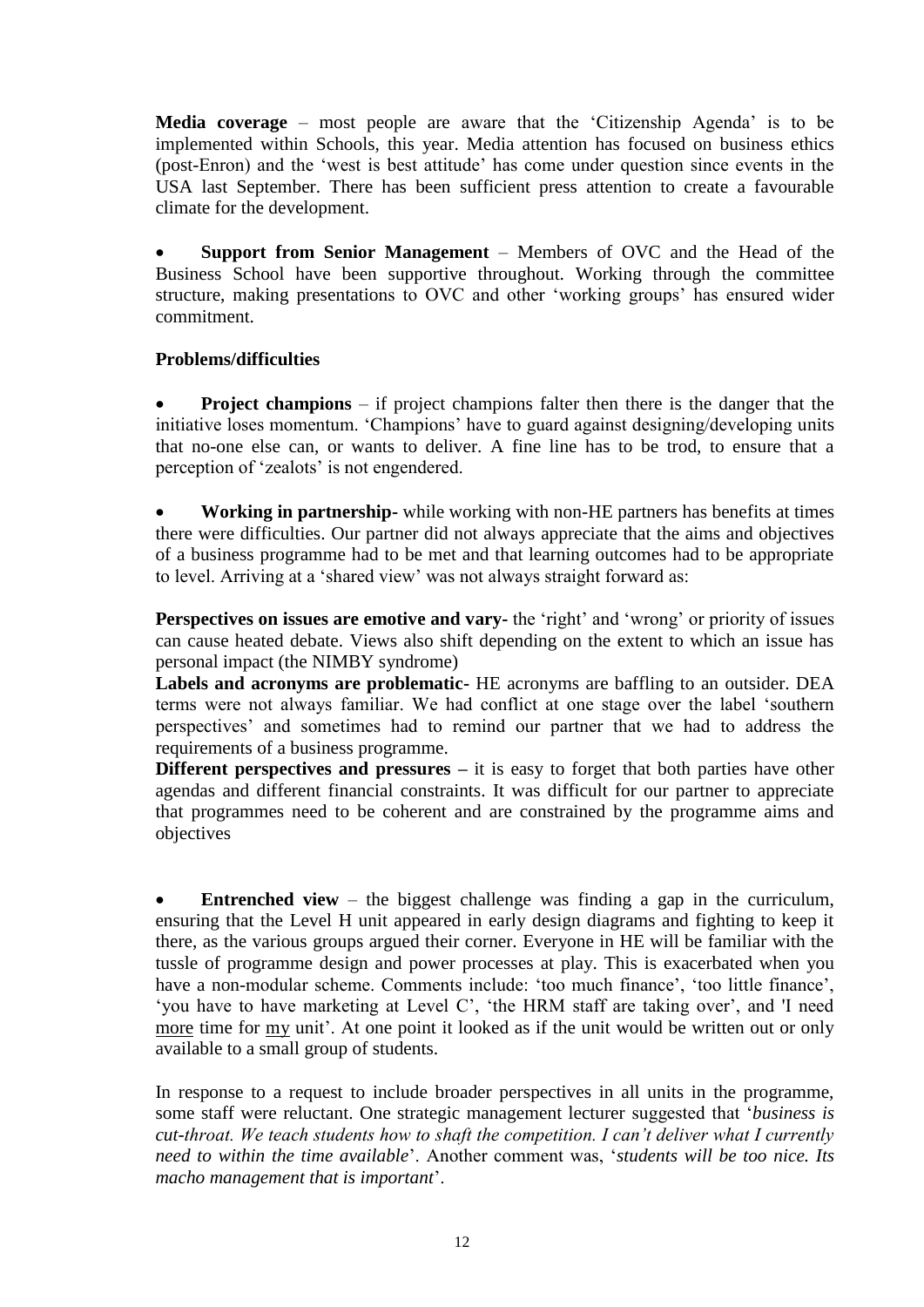**Timing**- it could equally be argued that grappling with Subject Benchmarks, the National Qualifications Framework, Widening Participation, developing 'on-line' learning, ensuring assessment strategies match learning outcomes etc., leaves little time for creativity. We concur with Blewitt (2002) who suggests:

'*People engaging with tightly defined subject disciplines or being shaped by the prescribed learning outcomes of vocational programmes have their horizons limited rather than expanded*.'

 **Media coverage** – there are some who suggest that the citizenship agenda in schools is '*a silliness and distraction*', a '*pseudo subject'* (Woodhead 2002). There has also been sufficient emphasis on the need to concentrate on 'local, short-term issues rather than the enormity of the long-term picture.

If the most critical success factor had to be identified then it would have to be project champions, followed by 'pump-priming' funds. The project would have continued without the funds however, the pace would have been slower and individuals would have had to work harder to gain the attention of decision-makers. The ability of the project champions to influence decision-making structures was also very important.

The greatest difficulty, and the one that took the most time, was persuading staff that 'global perspectives' should figure in the curriculum and then finding the 'space' for its inclusion. During the process of programme design there were several occasions where the future of the level H unit, looked precarious and strong argument was required, to ensure that it was not 'squeezed out' by the entrenched view of what needed to be in a business studies curriculum. At times the inability of some staff to see the obvious was painfully frustrating, in spite of using examples such as GAP, NIKE, and Enron to reinforce the argument.

# **SO HAS IT BEEN WORTH IT?**

Despite the difficulties, the development has resulted in a wider curriculum, our on-line learning strategy has been extended and the learning and teaching experience of students has been enhanced. Further developments will take place and while there are difficulties, we adhere to the belief that:

"Education for sustainable development enables people to develop the knowledge, values and skills to participate in decisions about the way we do things individually and collectively, both locally and globally, that will improve the quality of life now without damaging the planet for the future". (Sustainable Development Education Panel Report, 2000).

The media coverage of the Earth Summit has highlighted the seriousness of the issues and confirmed that this development is appropriate. The recent call for business schools to engage in serious dialogue of the issues by the 'Critical Management Studies Interest Group' has also confirmed that this is the right track and should not be a marginal activity. Apart from the curriculum development, the process has initiated a debate that will be ongoing and will inform further change.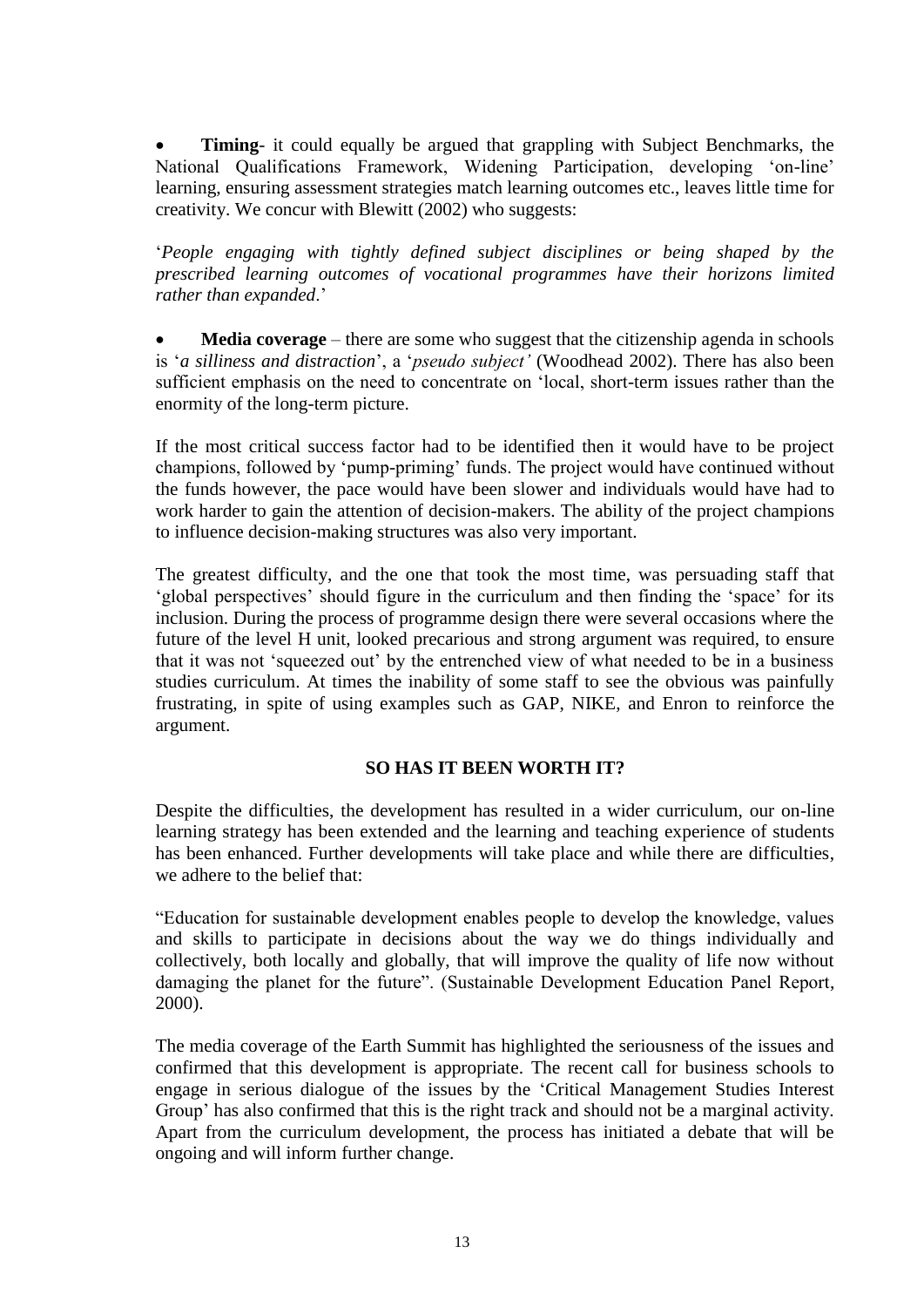### **WORKING FROM THE INSIDE OUT**

This paper demonstrates throughout quite powerful external drivers for this agenda. The early section in particular summarises policy development and while it is suggested that much of the exhortations for action have been largely ignored, the policy papers add weight to the case for change. In reviewing the process of the development, it might not be immediately obvious that we have worked from 'the inside out'. This is an important point. The project was instigated by a group of staff who felt strongly about the issues and shared an innate belief that this was the right thing to do. Investigating the policy papers in depth, gaining further information from 'development education' colleagues and investigating sources of information, came second. The policy papers and the research were extremely helpful but these had to be fashioned into a case. In formulating the case the rationales identified earlier in the paper were teased out and harnessed to match the University's mission and strategy. The case was then presented and argued through the appropriate University committees. This approach though frustrating at times, enabled stronger commitment across the University to be secured and persuade many of the sceptical colleagues.

### **CONCLUSION AND FUTURE DEVELOPMENTS**

This paper has highlighted the importance of the 'global responsibility and sustainable development' agenda. The developments at Bournemouth University and in particular the Business School have been described, and it has been demonstrated how working from the inside out, has resulted in a change agenda. The 'facilitators' and difficulties associated with the project have been summarised. It is hoped that in the detail, other institutions will be able to learn from the process. There is no doubt that the development is gaining pace; involving students, evaluating their experience and drawing in a wider group of staff will be important.

As part of future strategy, the intention is to use our internal experience to engage with developments 'outside' through contribution to national work and the 'DEA Global Perspectives in HE' publication. Further collaboration with colleagues in Development Education will aim to extend activity with the Students Union, the local community, and seek to engage business partners in the debate. 'Internally', the publication of guidelines for curriculum development will enable other schools to consider the introduction of broader perspectives; a global perspective after all, has implications for every subject.

Retrospectively, we are drawing on our experience to consider how the 'global agenda' is located within Holman's four 'management education models' (Holman 2000). The development of the curriculum to encompass the global perspective and the concepts of citizenship have allowed us to consider, that while much of what we are introducing is in the 'experiential/critical school' model, aspects of the other three models apply. This perhaps highlights the complexity of the agenda. It has to be considered that just as sustainable development cannot be addressed by any one discipline, then educating students to address 'global citizenship' means that one model of management education is insufficient to address the learning agenda.

In concluding we would like to emphasis the conviction that the ideas of global responsibility, citizenship and sustainability are important and need to be addressed within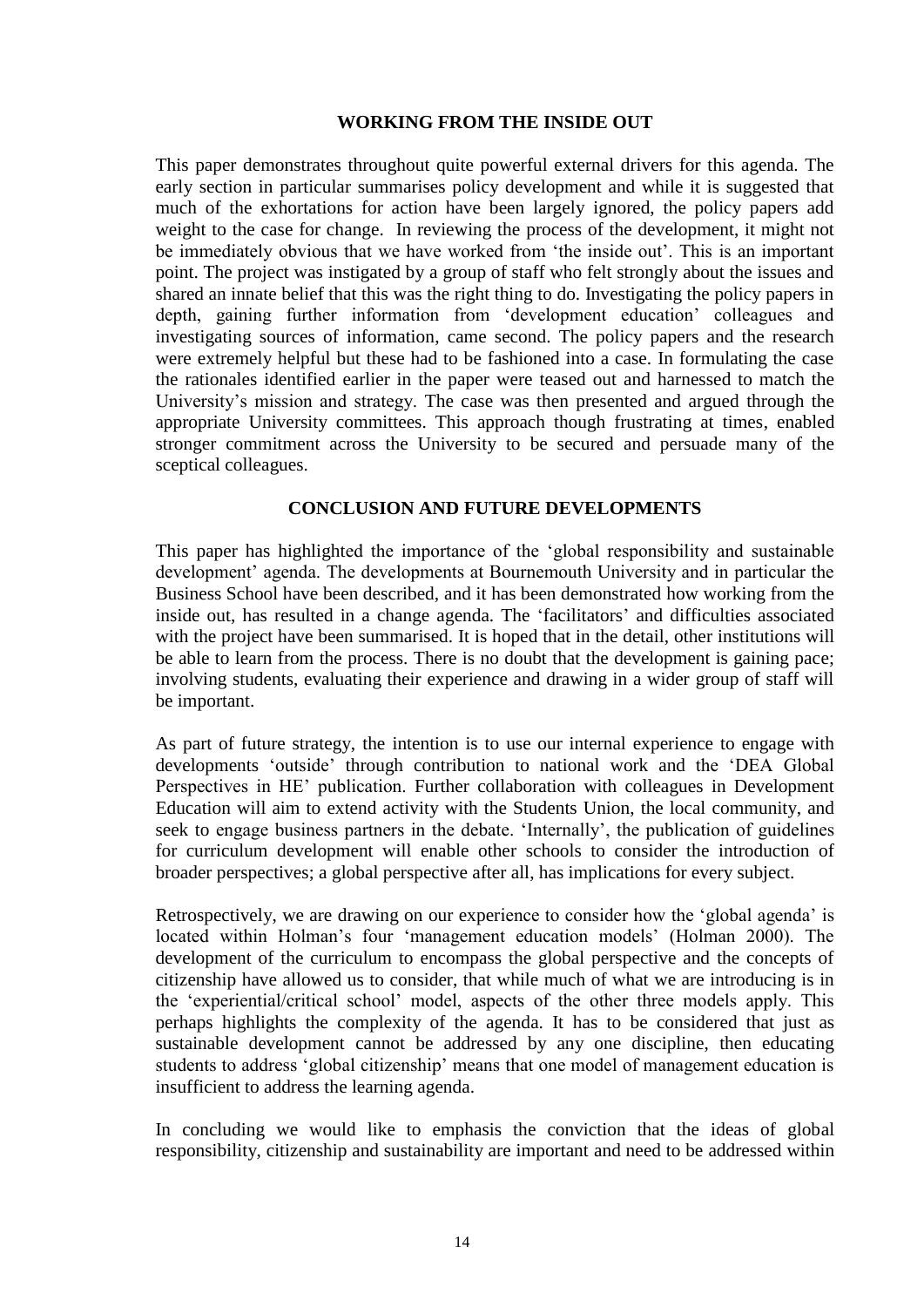higher education. As the Centre for Philosophy, Technology and Society at Aberdeen aptly proposes:

'*University students, many of whom will occupy significant positions in society in their careers, will exercise influence in the general direction of policies. Many of these will have international dimensions. That they have identities and commitments beyond their immediate political communities seems crucial to the development of a more environmentally sound, peaceful, safe and humane world*' (Centre for Philosophy, Technology and Society, 1999)

This would seem even more critical for those students educated within business schools.

The relevance of the agenda is undeniable. What remains is the challenge for business school academics, who need to move out of the concerns of their sometimes, narrow functional/specialist areas and engage with a broader debate. It seems imperative to ensure that this '*broader agenda is integrated with our core focus and management concerns'* (Adler 2000). Doing something is surely better than doing nothing? Perhaps the question that needs to be asked is not how do we tailor the concepts of global responsibility and sustainable business practice to a business programme but how do we tailor a business programme to concepts that need to be central?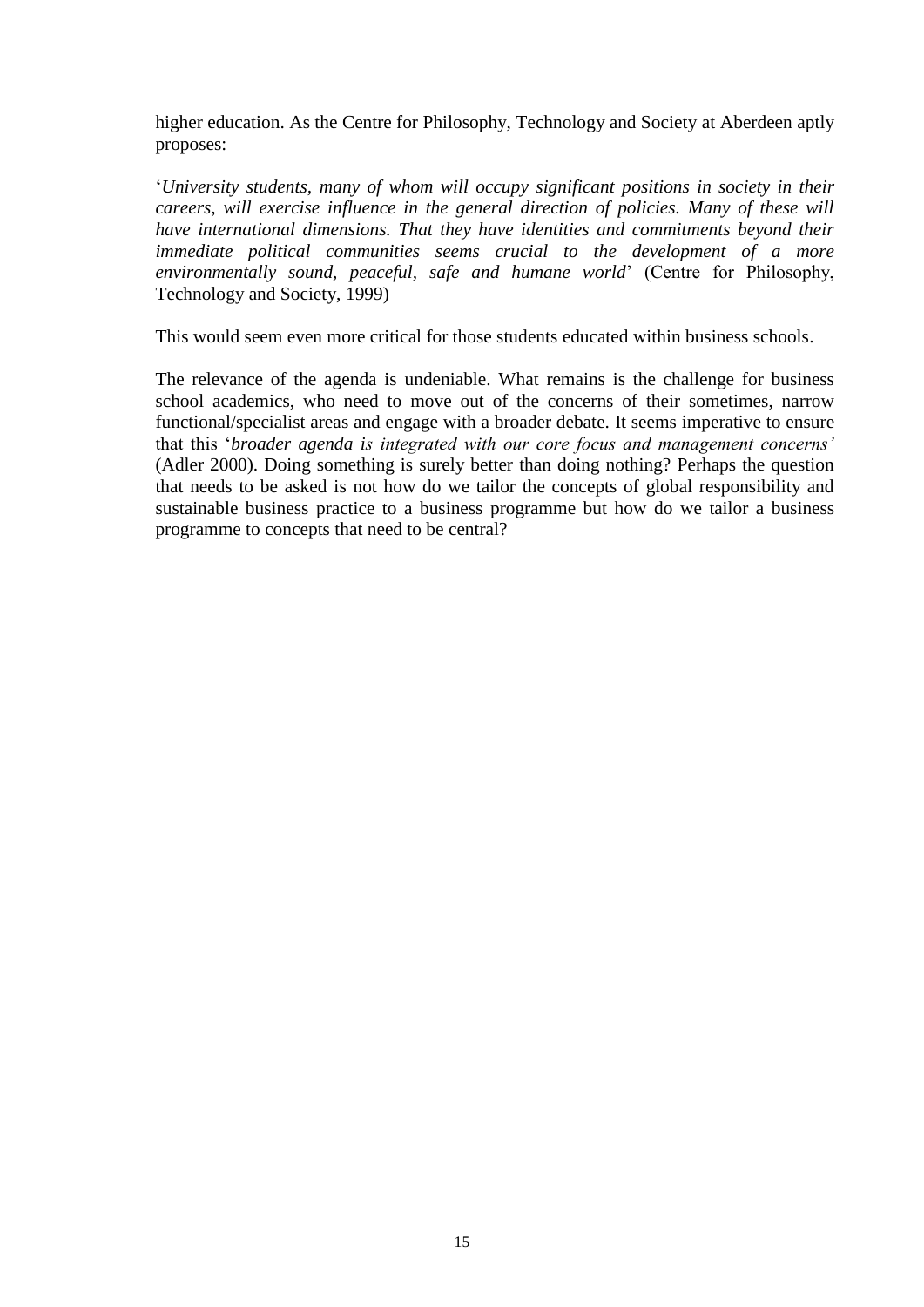#### **REFERENCES**

Adler, P (2002) *Corporate Scandals: its time for reflection in business schools*. http://www.aom.pace/edu/cms/scandals.htm.

Ali Khan, S (1996) *A Review of the 1993 Toyne Report*, DFEE.

Barnett, R. (1997) *Higher Education: A Critical Business*, Buckingham, SRHE/Open University press.

Barnett, R. (2000) *Realizing the University in an Age of Supercomplexity*, SRHE/Open University press.

Blewitt, J (2002) New learning in the learning age, *The Development Education Journal*, Vol. 8.3, June.

Bournemouth University Global Perspectives Network (1999) *A Global Vision for Bournemouth University*, BU Publication.

Centre for Philosophy Technology and Society (1999) *Exploring the Concept of Global Citizenship*, Report on the Global Citizenship Project, 1997-1999 submitted to the Gordon Cook Foundation, University of Aberdeen.

Dower et al (1999) in *Exploring the Concept of Global Citizenship*, Report on the global Citizenship Project submitted to the Robert Cook Foundation, Centre for Philosophy, Technology and Society, University of Aberdeen.

Hardin G., (1968) The Tragedy of the Commons, *Science*, 162: 1243-1248.

Holman, D (2000) Contemporary Models of Management Education in the UK, *Management Learning* 31(2) 197-217.

Laurillard, D (2001) *Rethinking University Teaching*, 2<sup>nd</sup> Ed, Routledge, Falmer, London.

Mezirow, J (1997) Cognitive Processes: Contemporary Paradigms of Learning in Sutherland P (Ed) *Adult Learning: A Reader*, Kogan Page: London.

McKenzie, A & Shiel C (2002 The DEA 'Global Perspectives in Higher Education project: progress to date, *The Development Education Journal*, Vol 8.3, June.

Oxfam (1997) *Curriculum for Global Citizenship,* Oxford, Oxfam Education.

Quality Assurance Agency for Higher Education (2000) *The General Business and Management Subject Benchmark.*

Salmon, G. (2000) E-Moderating: *The key to teaching and learning online*, Kogan Page, London.

*Sustainable Development Education Panel First Annual Report* (1998), DETR Free Literature, West Yorkshire